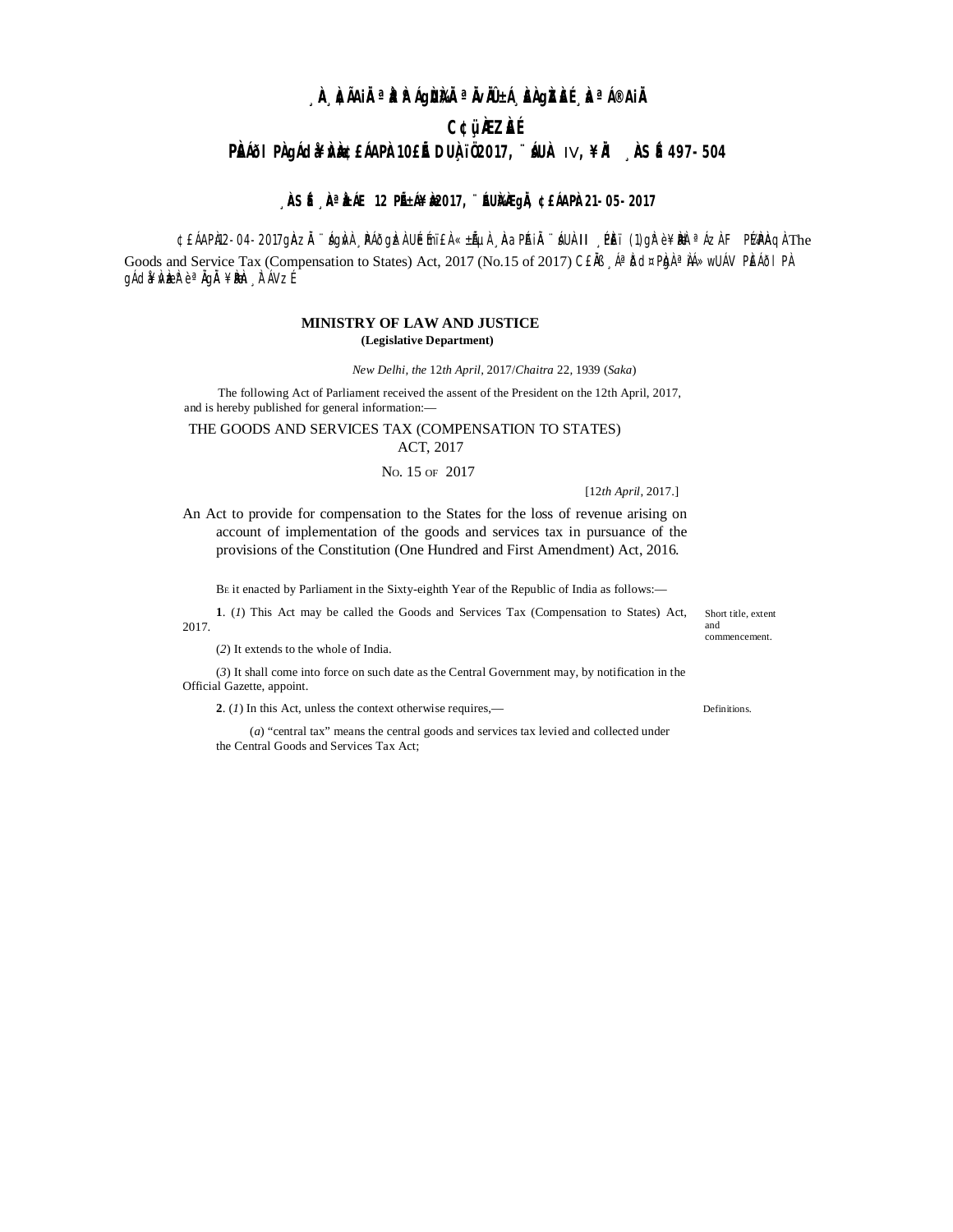(*b*) "Central Goods and Services Tax Act" means the Central Goods and Services Tax Act, 2017;

(*c*) "cess" means the goods and services tax compensation cess levied under section 8;

(*d*) "compensation" means an amount, in the form of goods and services tax compensation, as determined under section 7;

(*e*) "Council" means the Goods and Services Tax Council constituted under the provisions of article 279A of the Constitution;

(*f*) "Fund" means the Goods and Services Tax Compensation Fund referred to in section 10;

 $(g)$  "input tax" in relation to a taxable person, means,—

(*i*) cess charged on any supply of goods or services or both made to him;

(*ii*) cess charged on import of goods and includes the cess payable on reverse charge basis;

(*h*) "Integrated Goods and Services Tax Act" means the Integrated Goods and Services Tax Act, 2017;

(*i*) "integrated tax" means the integrated goods and services tax levied and collected under the Integrated Goods and Services Tax Act;

(*j*) "prescribed" means prescribed by rules made, on the recommendations of the Council, under this Act;

(*k*) "projected growth rate" means the rate of growth projected for the transition period as per section 3;

(*l*) "Schedule" means the Schedule appended to this Act;

(*m*) "State" means,––

(*i*) for the purposes of sections 3, 4, 5, 6 and 7 the States as defined under the Central Goods and Services Tax Act; and

(*ii*) for the purposes of sections 8, 9, 10, 11, 12, 13 and 14 the States as defined under the Central Goods and Services Tax Act and the Union territories as defined under the Union Territories Goods and Services Tax Act;

(*n*) "State tax" means the State goods and services tax levied and collected under the respective State Goods and Services Tax Act;

(*o*) "State Goods and Services Tax Act" means the law to be made by the State Legislature for levy and collection of tax by the concerned State on supply of goods or services or both;

(*p*) "taxable supply'' means a supply of goods or services or both which is chargeable to the cess under this Act;

(*q*) "transition date" shall mean, in respect of any State, the date on which the State Goods and Services Tax Act of the concerned State comes into force;

(*r*) "transition period" means a period of five years from the transition date; and

(*s*) "Union Territories Goods and Services Tax Act" means the Union Territories Goods and Services Tax Act, 2017.

(*2*) The words and expressions used and not defined in this Act but defined in the Central Goods and Services Tax Act and the Integrated Goods and Services Tax Act shall have the meanings respectively assigned to them in those Acts.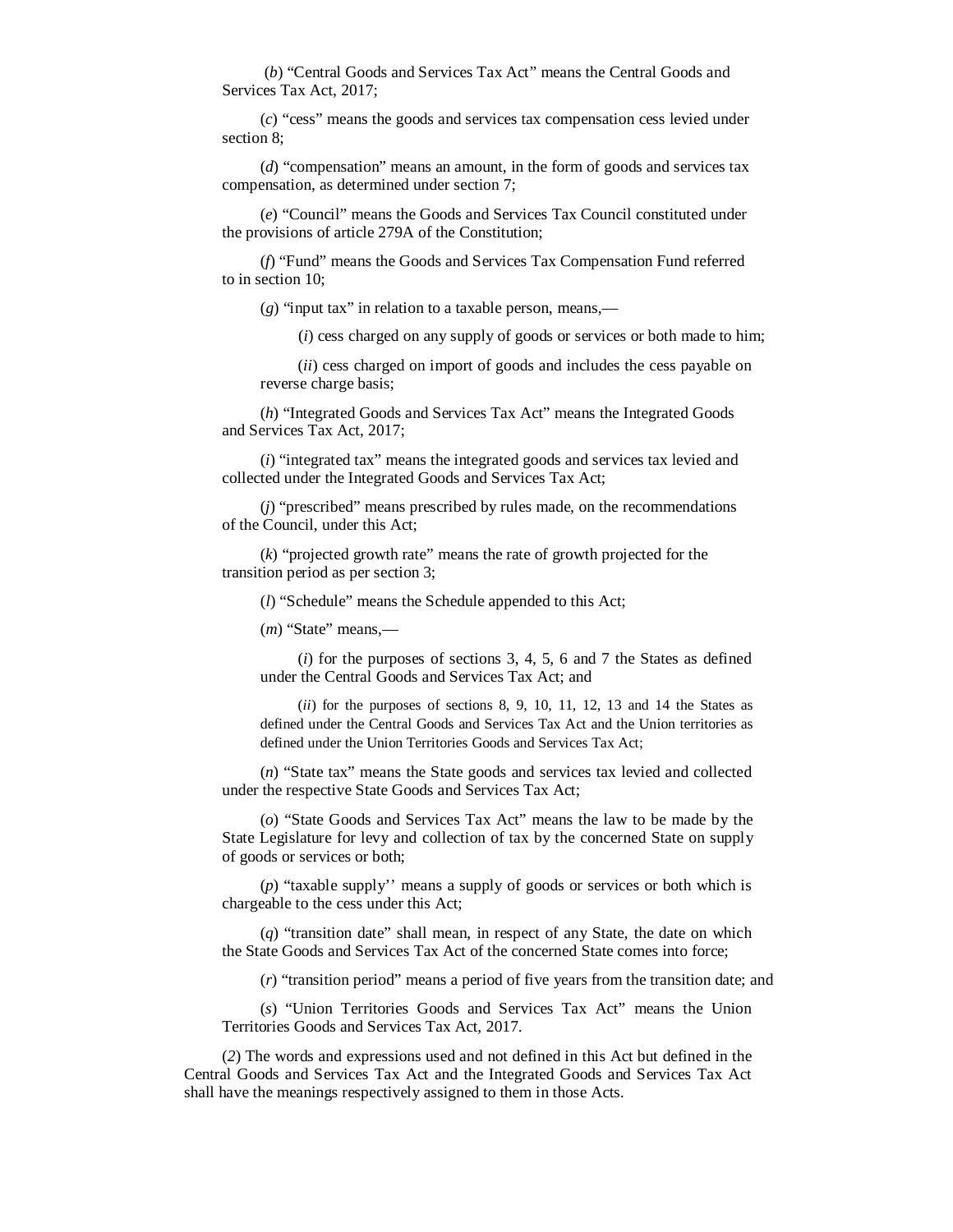**3**. The projected nominal growth rate of revenue subsumed for a State during the transition period shall be fourteen per cent. per annum.

**4**. For the purpose of calculating the compensation amount payable in any financial year during the transition period, the financial year ending 31st March, 2016, shall be taken as the base year. Base year.

Projected growth rate.

Base year revenue.

**5**. (*1*) Subject to the provision of sub-sections (*2*), (*3*), (*4*), (*5*) and (*6*), the base year revenue for a State shall be the sum of the revenue collected by the State and the local bodies during the base year, on account of the taxes levied by the respective State or Union and net of refunds, with respect to the following taxes, imposed by the respective State or Union, which are subsumed into goods and services tax, namely:––

(*a*) the value added tax, sales tax, purchase tax, tax collected on works contract, or any other tax levied by the concerned State under the erstwhile entry 54 of List-II (State List) of the Seventh Schedule to the Constitution;

(*b*) the central sales tax levied under the Central Sales Tax Act, 1956;

(*c*) the entry tax, octroi, local body tax or any other tax levied by the concerned State under the erstwhile entry 52 of List-II (State List) of the Seventh Schedule to the Constitution;

(*d*) the taxes on luxuries, including taxes on entertainments, amusements, betting and gambling or any other tax levied by the concerned State under the erstwhile entry 62 of List-II (State List) of the Seventh Schedule to the Constitution;

(*e*) the taxes on advertisement or any other tax levied by the concerned State under the erstwhile entry 55 of List-II (State List) of the Seventh Schedule to the Constitution;

(*f*) the duties of excise on medicinal and toilet preparations levied by the Union but collected and retained by the concerned State Government under the erstwhile article 268 of the Constitution;

(*g*) any cess or surcharge or fee leviable under entry 66 read with entries 52, 54, 55 and 62 of List-II of the Seventh Schedule to the Constitution by the State Government under any Act notified under sub-section (*4*),

prior to the commencement of the provisions of the Constitution (One Hundred and First Amendment) Act, 2016:

74 of 1956.

Provided that the revenue collected during the base year in a State, net of refunds, under the following taxes shall not be included in the calculation of the base year revenue for that State, namely:—

(*a*) any taxes levied under any Act enacted under the erstwhile entry 54 of List-II (State List) of the Seventh Schedule to the Constitution, prior to the coming into force of the provisions of the Constitution (One Hundred and First Amendment) Act, 2016, on the sale or purchase of petroleum crude, high speed diesel, motor spirit (commonly known as petrol), natural gas, aviation turbine fuel and alcoholic liquor for human consumption;

(*b*) tax levied under the Central Sales Tax Act, 1956, on the sale or purchase of petroleum crude, high speed diesel, motor spirit (commonly known as petrol), natural gas, aviation turbine fuel and alcoholic liquor for human consumption;

(*c*) any cess imposed by the State Government on the sale or purchase of petroleum crude, high speed diesel, motor spirit (commonly known as petrol), natural gas, aviation turbine fuel and alcoholic liquor for human consumption; and

(*d*) the entertainment tax levied by the State but collected by local bodies, under any Act enacted under the erstwhile entry 62 of List-II (State List) of the Seventh Schedule to the Constitution, prior to coming into force of the provisions of the Constitution (One Hundred and First Amendment) Act, 2016.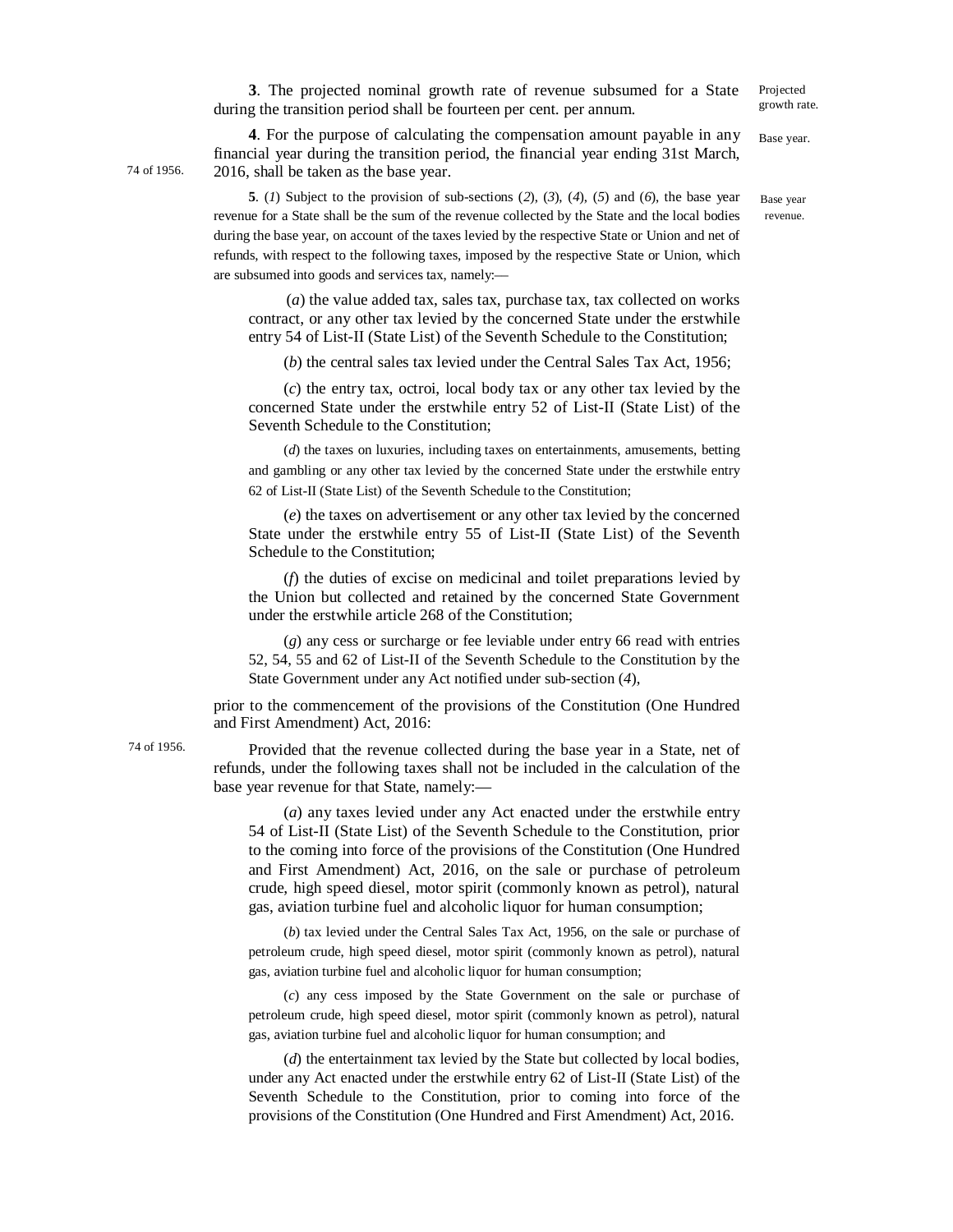(*2*) In respect of the State of Jammu and Kashmir, the base year revenue shall include the amount of tax collected on sale of services by the said State Government during the base year.

(*3*) In respect of the States mentioned in sub-clause (*g*) of clause (4) of article 279A of the Constitution, the amount of revenue foregone on account of exemptions or remission given by the said State Governments to promote industrial investment in the State, with respect to such specific taxes referred to in sub-section (*1*), shall be included in the total base year revenue of the State, subject to such conditions as may be prescribed.

(*4*) The Acts of the Central Government and State Governments under which the specific taxes are being subsumed into the goods and services tax shall be such as may be notified.

(*5*) The base year revenue shall be calculated as per sub-sections (*1*), (*2*), (*3*) and (*4*) on the basis of the figures of revenue collected and net of refunds given in that year, as audited by the Comptroller and Auditor-General of India.

(*6*) In respect of any State, if any part of revenues mentioned in sub-sections (*1*), (*2*), (*3*) and (*4*) are not credited in the Consolidated Fund of the respective State, the same shall be included in the total base year revenue of the State, subject to such conditions as may be prescribed.

**6**. The projected revenue for any year in a State shall be calculated by applying the projected growth rate over the base year revenue of that State.

*Illustration.*—If the base year revenue for 2015-16 for a concerned State, calculated as per section 5 is one hundred rupees, then the projected revenue for financial year 2018-19 shall be as follows—

*Projected Revenue for* 2018-19=100 (1+14/100)<sup>3</sup>

**7**. (*1*) The compensation under this Act shall be payable to any State during the transition period.

(*2*) The compensation payable to a State shall be provisionally calculated and released at the end of every two months period, and shall be finally calculated for every financial year after the receipt of final revenue figures, as audited by the Comptroller and Auditor-General of India:

Provided that in case any excess amount has been released as compensation to a State in any financial year during the transition period, as per the audited figures of revenue collected, the excess amount so released shall be adjusted against the compensation amount payable to such State in the subsequent financial year.

(*3*) The total compensation payable for any financial year during the transition period to any State shall be calculated in the following manner, namely:––

(*a*) the projected revenue for any financial year during the transition period, which could have accrued to a State in the absence of the goods and services tax, shall be calculated as per section 6;

(*b*) the actual revenue collected by a State in any financial year during the transition period shall be—

> (*i*) the actual revenue from State tax collected by the State, net of refunds given by the said State under Chapters XI and XX of the State Goods and Services Tax Act;

(*ii*) the integrated goods and services tax apportioned to that State;

and

(*iii*) any collection of taxes on account of the taxes levied by the respective State under the Acts specified in sub-section (*4*) of section 5, net of refund of such taxes,

as certified by the Comptroller and Auditor-General of India;

Projected revenue for any year.

Calculation and release of compensation.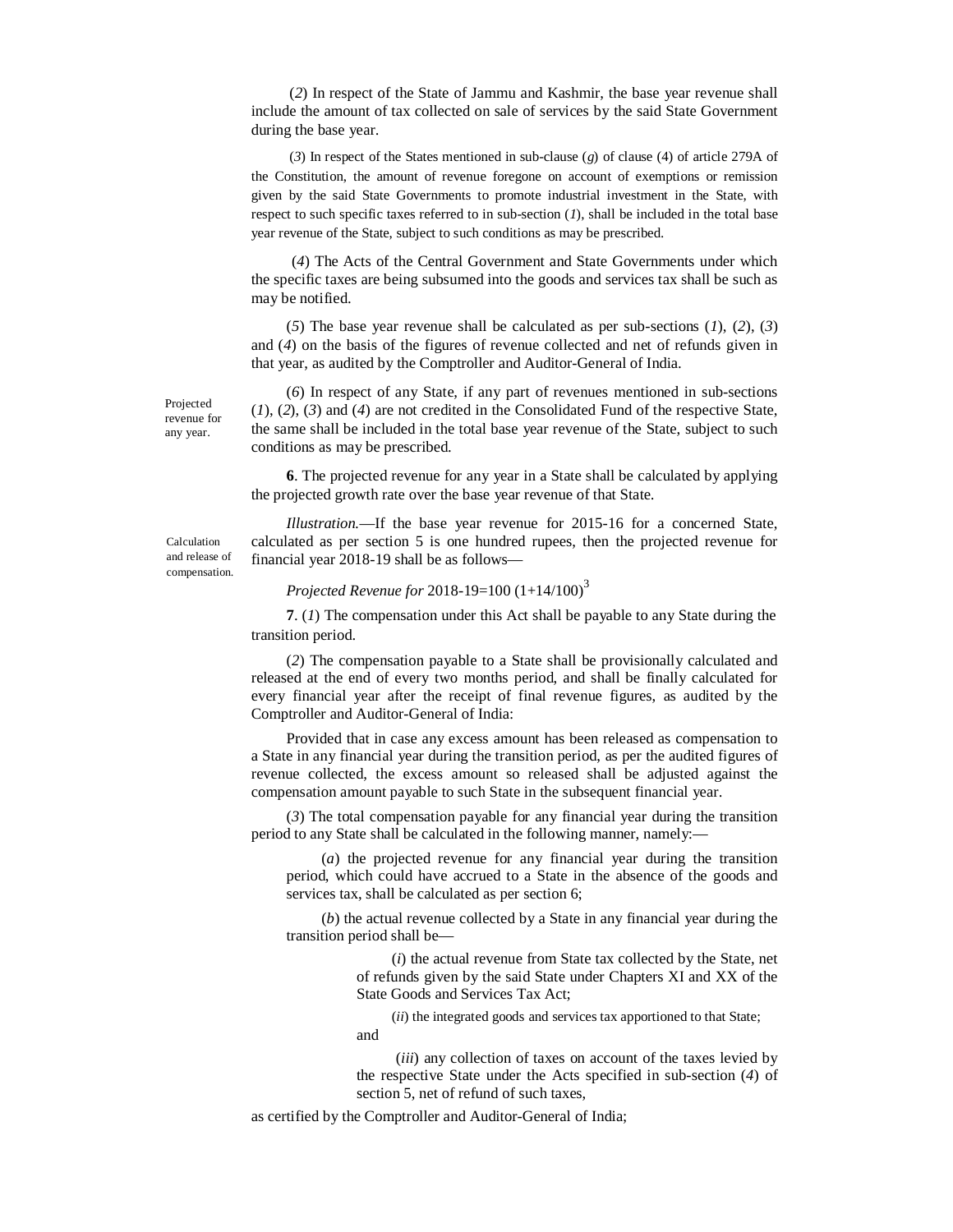(*c*) the total compensation payable in any financial year shall be the difference between the projected revenue for any financial year and the actual revenue collected by a State referred to in clause (*b*).

(*4*) The loss of revenue at the end of every two months period in any year for a State during the transition period shall be calculated, at the end of the said period, in the following manner, namely:––

(*a*) the projected revenue that could have been earned by the State in absence of the goods and services tax till the end of the relevant two months period of the respective financial year shall be calculated on a *pro-rata* basis as a percentage of the total projected revenue for any financial year during the transition period, calculated in accordance with section 6.

*Illustration.—*If the projected revenue for any year calculated in accordance with section 6 is one hundred rupees, for calculating the projected revenue that could be earned till the end of the period of ten months for the purpose of this sub-section shall be  $100x(5/6)=Rs.83.33;$ 

(*b*) the actual revenue collected by a State till the end of relevant two months period in any financial year during the transition period shall be—

(*i*) the actual revenue from State tax collected by the State, net of refunds given by the State under Chapters XI and XX of the State Goods and Services Tax Act;

(*ii*) the integrated goods and services tax apportioned to that State, as certified by the Principal Chief Controller of Accounts of the Central Board of Excise and Customs; and

(*iii*) any collection of taxes levied by the said State, under the Acts specified in sub-section (*4*) of section 5, net of refund of such taxes;

(*c*) the provisional compensation payable to any State at the end of the relevant two months period in any financial year shall be the difference between the projected revenue till the end of the relevant period in accordance with clause (*a*) and the actual revenue collected by a State in the said period as referred to in clause (*b*), reduced by the provisional compensation paid to a State till the end of the previous two months period in the said financial year during the transition period.

(*5*) In case of any difference between the final compensation amount payable to a State calculated in accordance with the provisions of sub-section (*3*) upon receipt of the audited revenue figures from the Comptroller and Auditor-General of India, and the total provisional compensation amount released to a State in the said financial year in accordance with the provisions of sub-section (*4*), the same shall be adjusted against release of compensation to the State in the subsequent financial year.

(*6*) Where no compensation is due to be released in any financial year, and in case any excess amount has been released to a State in the previous year, this amount shall be refunded by the State to the Central Government and such amount shall be credited to the Fund in such manner as may be prescribed.

**8**. (*1*) There shall be levied a cess on such intra-State supplies of goods or services or both, as provided for in section 9 of the Central Goods and Services Tax Act, and such inter-State supplies of goods or services or both as provided for in section 5 of the Integrated Goods and Services Tax Act, and collected in such manner as may be prescribed, on the recommendations of the Council, for the purposes of providing compensation to the States for loss of revenue arising on account of implementation of the goods and services tax with effect from the date from which the provisions of the Central Goods and Services Tax Act is brought into force, for a period of five years or for such period as may be prescribed on the recommendations of the Council:

Levy and collection of cess.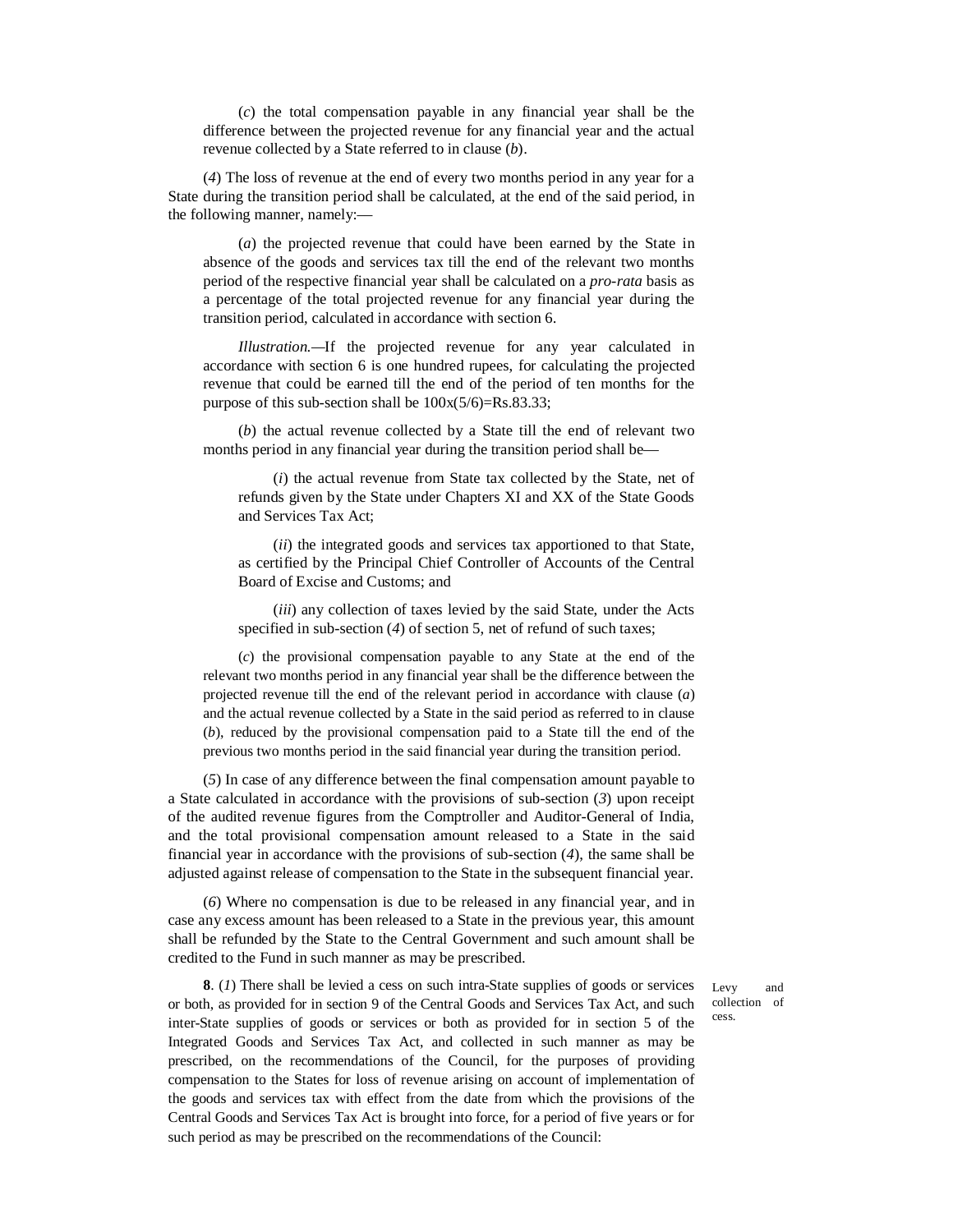Provided that no such cess shall be leviable on supplies made by a taxable person who has decided to opt for composition levy under section 10 of the Central Goods and Services Tax Act.

(*2*) The cess shall be levied on such supplies of goods and services as are specified in column (2) of the Schedule, on the basis of value, quantity or on such basis at such rate not exceeding the rate set forth in the corresponding entry in column (4) of the Schedule, as the Central Government may, on the recommendations of the Council, by notification in the Official Gazette, specify:

Provided that where the cess is chargeable on any supply of goods or services or both with reference to their value, for each such supply the value shall be determined under section 15 of the Central Goods and Services Tax Act for all intra-State and inter-State supplies of goods or services or both:

Provided further that the cess on goods imported into India shall be levied and collected in accordance with the provisions of section 3 of the Customs Tariff Act, 1975, at the point when duties of customs are levied on the said goods under section 12 of the Customs Act, 1962, on a value determined under the Customs Tariff Act, 1975.

51 of 1975. 52 of 1962.

Returns, payments and refunds.

**9**. (*1*) Every taxable person, making a taxable supply of goods or services or both, shall—

(*a*) pay the amount of cess as payable under this Act in such manner;

(*b*) furnish such returns in such forms, along with the returns to be filed under the Central Goods and Services Tax Act; and

(*c*) apply for refunds of such cess paid in such form,

as may be prescribed.

(*2*) For all purposes of furnishing of returns and claiming refunds, except for the form to be filed, the provisions of the Central Goods and Services Tax Act and the rules made thereunder, shall, as far as may be, apply in relation to the levy and collection of the cess leviable under section 8 on all taxable supplies of goods or services or both, as they apply in relation to the levy and collection of central tax on such supplies under the said Act or the rules made thereunder.

**Crediting** proceeds of cess to Fund.

**10**. (*1*) The proceeds of the cess leviable under section 8 and such other amounts as may be recommended by the Council, shall be credited to a non-lapsable Fund known as the Goods and Services Tax Compensation Fund, which shall form part of the public account of India and shall be utilised for purposes specified in the said section.

(*2*) All amounts payable to the States under section 7 shall be paid out of the Fund.

(*3*) Fifty per cent. of the amount remaining unutilised in the Fund at the end of the transition period shall be transferred to the Consolidated Fund of India as the share of Centre, and the balance fifty per cent. shall be distributed amongst the States in the ratio of their total revenues from the State tax or the Union territory goods and services tax, as the case may be, in the last year of the transition period.

(*4*) The accounts relating to Fund shall be audited by the Comptroller and Auditor-General of India or any person appointed by him at such intervals as may be specified by him and any expenditure in connection with such audit shall be payable by the Central Government to the Comptroller and Auditor-General of India.

(*5*) The accounts of the Fund, as certified by the Comptroller and Auditor-General of India or any other person appointed by him in this behalf together with the audit report thereon shall be laid before each House of Parliament.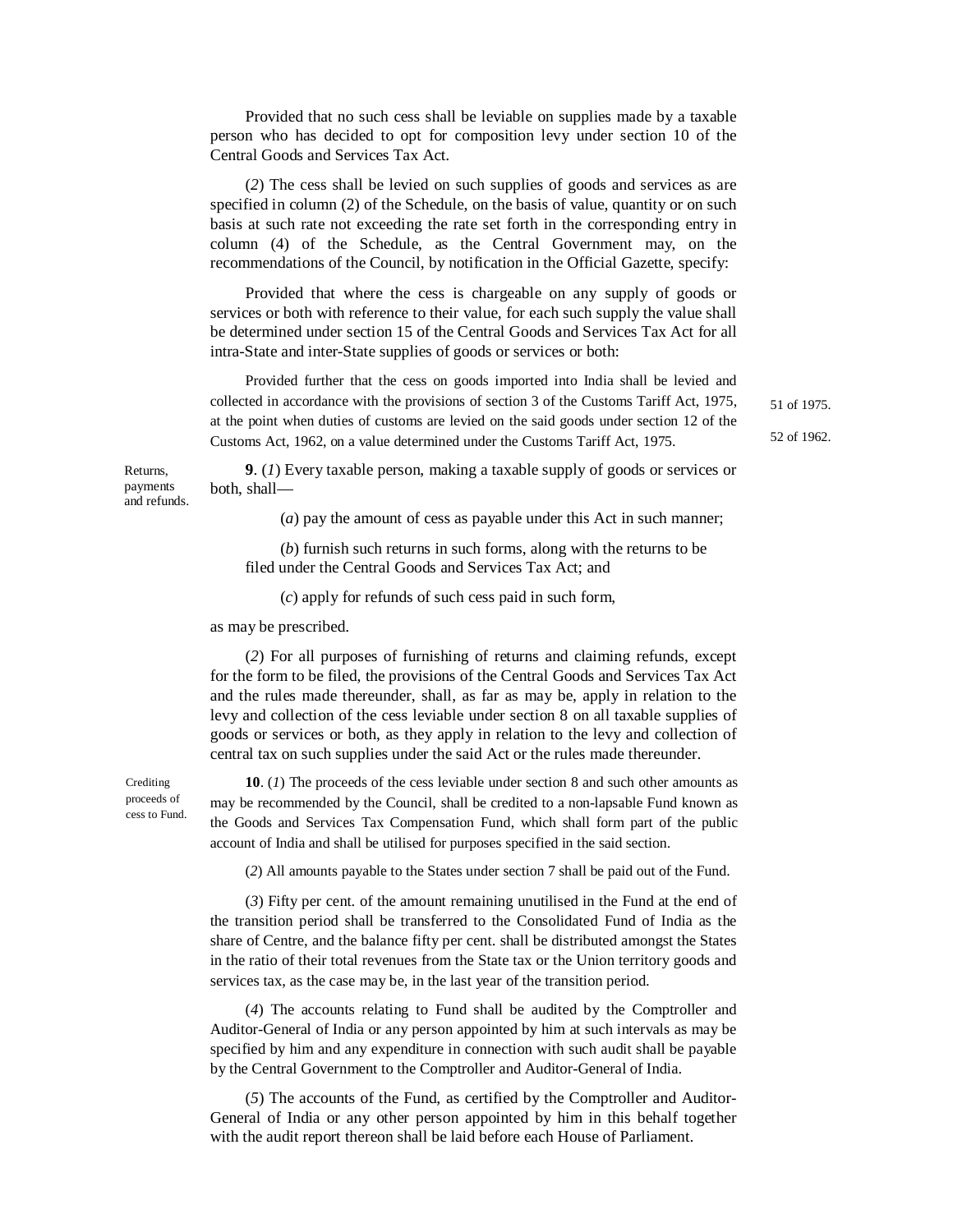**Other** provisions relating to cess.

**11**. (*1*) The provisions of the Central Goods and Services Tax Act, and the rules made thereunder, including those relating to assessment, input tax credit, non-levy, short-levy, interest, appeals, offences and penalties, shall, as far as may be, *mutatis mutandis*, apply, in relation to the levy and collection of the cess leviable under section 8 on the intra-State supply of goods and services, as they apply in relation to the levy and collection of central tax on such intra-State supplies under the said Act or the rules made thereunder.

(*2*) The provisions of the Integrated Goods and Services Tax Act, and the rules made thereunder, including those relating to assessment, input tax credit, non-levy, shortlevy, interest, appeals, offences and penalties, shall, *mutatis mutandis*, apply in relation to the levy and collection of the cess leviable under section 8 on the inter-State supply of goods and services, as they apply in relation to the levy and collection of integrated tax on such inter-State supplies under the said Act or the rules made thereunder:

Provided that the input tax credit in respect of cess on supply of goods and services leviable under section 8, shall be utilised only towards payment of said cess on supply of goods and services leviable under the said section.

**12**. (*1*) The Central Government shall, on the recommendations of the Council, by notification in the Official Gazette, make rules for carrying out the provisions of this Act.

(*2*) In particular, and without prejudice to the generality of the foregoing power, such rules may provide for all or any of the following matters, namely:—

(*a*) the conditions which were included in the total base year revenue of the States, referred to in sub-clause (*g*) of clause (4) of article 279A of the Constitution, under sub-section (*3*) of section 5;

(*b*) the conditions subject to which any part of revenues not credited in the Consolidated Fund of the respective State shall be included in the total base year revenue of the State, under sub-section (*6*) of section 5;

(*c*) the manner of refund of compensation by the States to the Central Government under sub-section (*6*) of section 7;

(*d*) the manner of levy and collection of cess and the period of its imposition under sub-section (*1*) of section 8;

(*e*) the manner and forms for payment of cess, furnishing of returns and refund of cess under sub-section (*1*) of section 9; and

(*f*) any other matter which is to be, or may be, prescribed, or in respect of which provision is to be made, by rules.

**13**. Every rule made under this Act by the Central Government shall be laid, as soon as may be after it is made, before each House of Parliament, while it is in session, for a total period of thirty days which may be comprised in one session or in two or more successive sessions, and if, before the expiry of the session immediately following the session or the successive sessions aforesaid, both Houses agree in making any modification in the rule or both Houses agree that the rule should not be made, the rule shall thereafter have effect only in such modified form or be of no effect, as the case may be; so, however, that any such modification or annulment shall be without prejudice to the validity of anything previously done under that rule.

**14**. (*1*) If any difficulty arises in giving effect to the provisions of this Act, the Central Government may, on the recommendations of the Council, by order published in the Official Gazette, make such provisions, not inconsistent with the provisions of this Act, as appear to it to be necessary or expedient for removing the difficulty:

Provided that no order shall be made under this section after the expiry of three years from the commencement of this Act.

(*2*) Every order made under this section shall, as soon as may be after it is made, be laid before each House of Parliament.

Laying of rules before Parliament.

Power to remove difficulties.

Power to make rules.